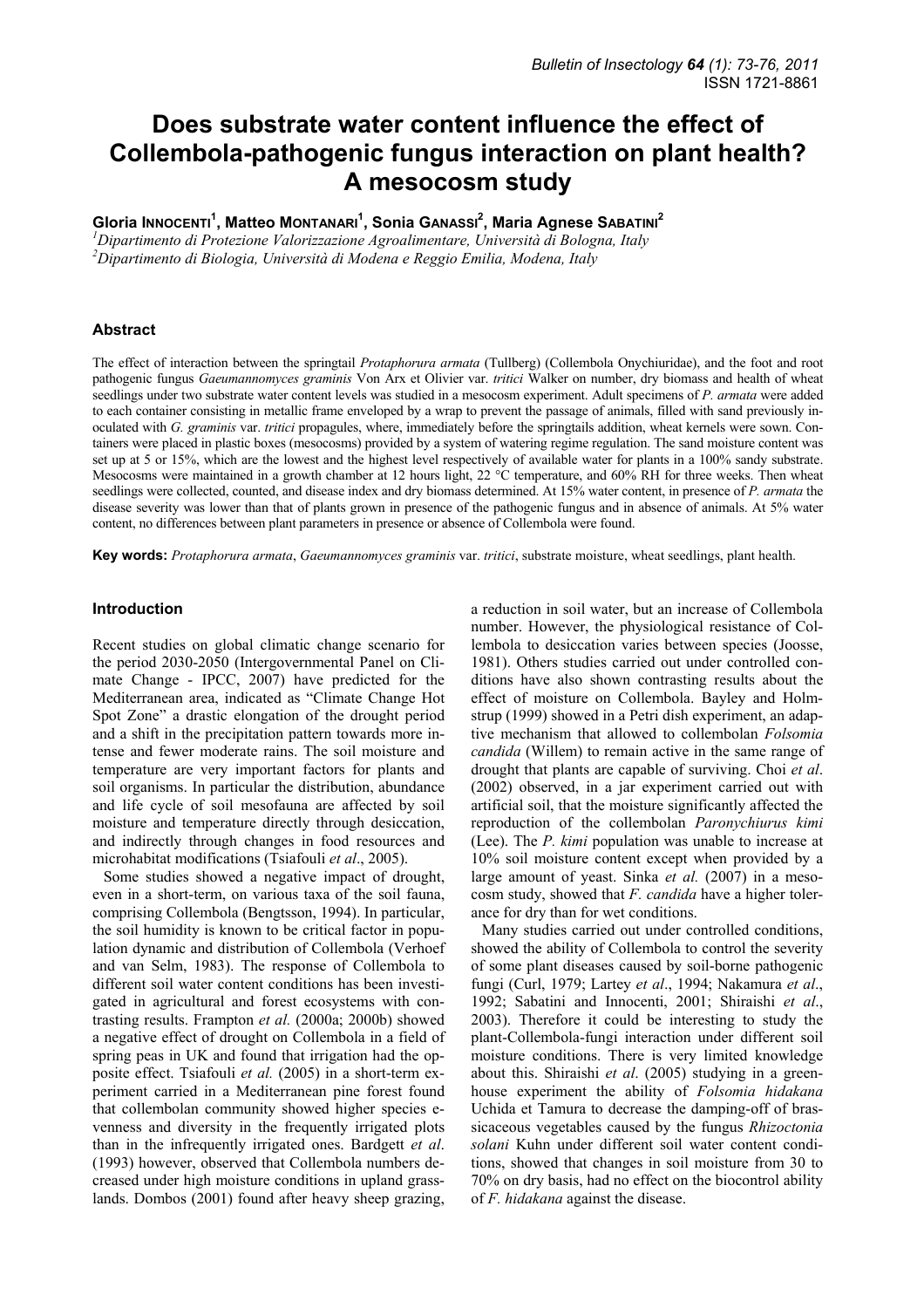The aim of this study was to investigate the effect of the collembolan *Protaphorura armata* - *Gaeumannomyces graminis* var. *tritici* interaction on wheat plant health under two levels of soil moisture content. *G. graminis* var. *tritici* is a soil-borne fungus responsible of take-all, one of the most important diseases of winter cereals in temperate growing areas. The fungus persists in infected host plants and soil debris, and roots became infected as they grow trough soil near infected debris; root necrosis can determine the premature death or the early maturation of plants with bleached and sterile heads (Wiese, 1987). Studies carried out in Petri dishes on agarised medium (Sabatini and Innocenti, 1995; 2000), showed that *P. armata* fed on propagules of *G. graminis* var. *tritici*. A subsequent experiment carried out in microcosms under controlled conditions showed that i) no effects on root biomass were observed when wheat seedlings were grown in the presence of Collembola alone; ii) disease severity caused by this fungus decreased in presence of *P. armata* (Sabatini and Innocenti, 2001).

## **Materials and methods**

#### Test organisms

Sexually mature specimens of *Protaphorura armata*  (Tullberg) sensu Gisin (Collembola Onychiuridae) (Pa) were used in the test. The original stock was obtained from a wheat field located in the Po Valley (northern Italy). Animals were reared for several generations in glass jars containing a clay bottom saturated with distilled water and feed with brewer yeast at the Soil Biology Laboratory of the Department of Biology, University of Modena and Reggio Emilia. Springtails had been starved for 48 h before the beginning of the experiment.

The isolate LM 06 of *Gaeumannomyces graminis* Von Arx et Olivier var. *tritici* Walker (Ggt) was used. The fungus was isolated from wheat plants collected in a local field and stored in tubes on Potato Dextrose Agar (PDA; Difco) under mineral oil at 5 °C in darkness at the Mycology Laboratory, University of Bologna. From these sources the fungus was transferred onto plates of PDA and cultured at 20 °C. Sterile wheat and millet kernels contained in Erlenmeyer flasks, were inoculated with agar discs ( $0.5 \times 0.5$  cm) from the edge of actively growing colonies of Ggt and maintained at 20 °C in the dark for three weeks. Then kernels colonised by hyphae of the fungus were air-dried and used as inoculum.

Soft wheat (*Triticum aestivum* L.) cv. Serio was employed. Kernels were surface sterilised by immersion in NaClO (1%) for 10 minutes, then washed several times in sterile distilled water before sowing.

#### Mesocosm assay

Twelve containers ( $10 \times 10 \times 40$  cm), consisting in metallic frame enveloped by a wrap to allow the passage of water and fungal hyphae, but to prevent the passage of animals, were filled with sand (1500 g each) to a depth of 10 cm. Sand was previously inoculated with Ggt (1% w:w). Then 21 kernels of wheat were sown in each container. Immediately after sowing, 350 specimens of *P. armata* were transferred to the surface substrate of each of six of these containers (+Ggt +Pa). The remaining six containers being left without animals constituted the fungal infected and no Collembola treatment (+Ggt –Pa). Others six containers where wheat kernels were sown in substrate without fungal propagules and animals, constituted the untreated controls (–Ggt –Pa). Containers were placed in plastic boxes (mesocosms;  $20 \times 40 \times 30$  cm each) containing the same sandy substrate as containers and provided by a system of watering regime regulation. In each mesocosm, two TDR feelers (Time Domain Reflectometry; 200 mm length and 3 mm diameter) were inserted into the sand around containers and connected with an electronic valve, to regulate the passage of the irrigation water. A system of micro-irrigation distributed the water on the substrate surface. Three containers of the same treatment were placed in each mesocosm. In an half of mesocosms the substrate moisture content was set up at 5%, in the remaining half at 15% water content on dry basis, which are the lowest and the highest level respectively of available water for plants in a 100% sandy substrate (Giardini, 2002).

Mesocosms were maintained in a growth chamber at 12/12h day/night regime, 22 °C temperature and 60% RH for three weeks. Then wheat seedlings were collected, kindly washed under running water, counted, and divided in 0-3 classes (where  $0 =$  no symptoms;  $1 =$  light infection of roots;  $2 =$  infection of roots and stem base;  $3$  = plant dead or nearly) and disease index (DI) was calculated for each container from the following formula by Jones and Clifford (1983) (plants in class  $1+2$  (plants in class 2) + 3 (plants in class 3) / total plants  $\times$  100/3. Subsequently dry biomass of plants grown in each container were determined after drying at 80 °C for 24 h. The gut content of some animals extracted by floating from +Pa +Ggt treatments at 5 and 15% water content substrate were analysed. Springtails were fixed in Gisin's fluid, mounted on slides in Gisin's medium (Gisin, 1970). then the gut content was observed under the light microscope using differential interference contrast.

#### Statistical analysis

Plant number and biomass data were analysed by oneway ANOVA and compared by LSD multiple range test calculated at  $P < 0.05$  significance level. Percentage disease index data were arc-sin transformed for analysis and compared by Student *t* test calculated at  $P \leq 0.05$ significance level. Back transformed data are presented in the table. Statistical procedures were carried out with the software Statgraphic plus version 2.1 (Statistical Graphics Corp., USA 1996).

## **Results**

The effects of substrate moisture on number, dry weight and disease severity of wheat seedlings grown for three weeks in a 100% sandy substrate inoculated with the pathogenic fungus *G. graminis* var. *tritici* in presence or absence of *P. armata* specimens, are reported in tables 1 and 2. At 15% moisture substrate level the number and total biomass of wheat seedlings were higher than those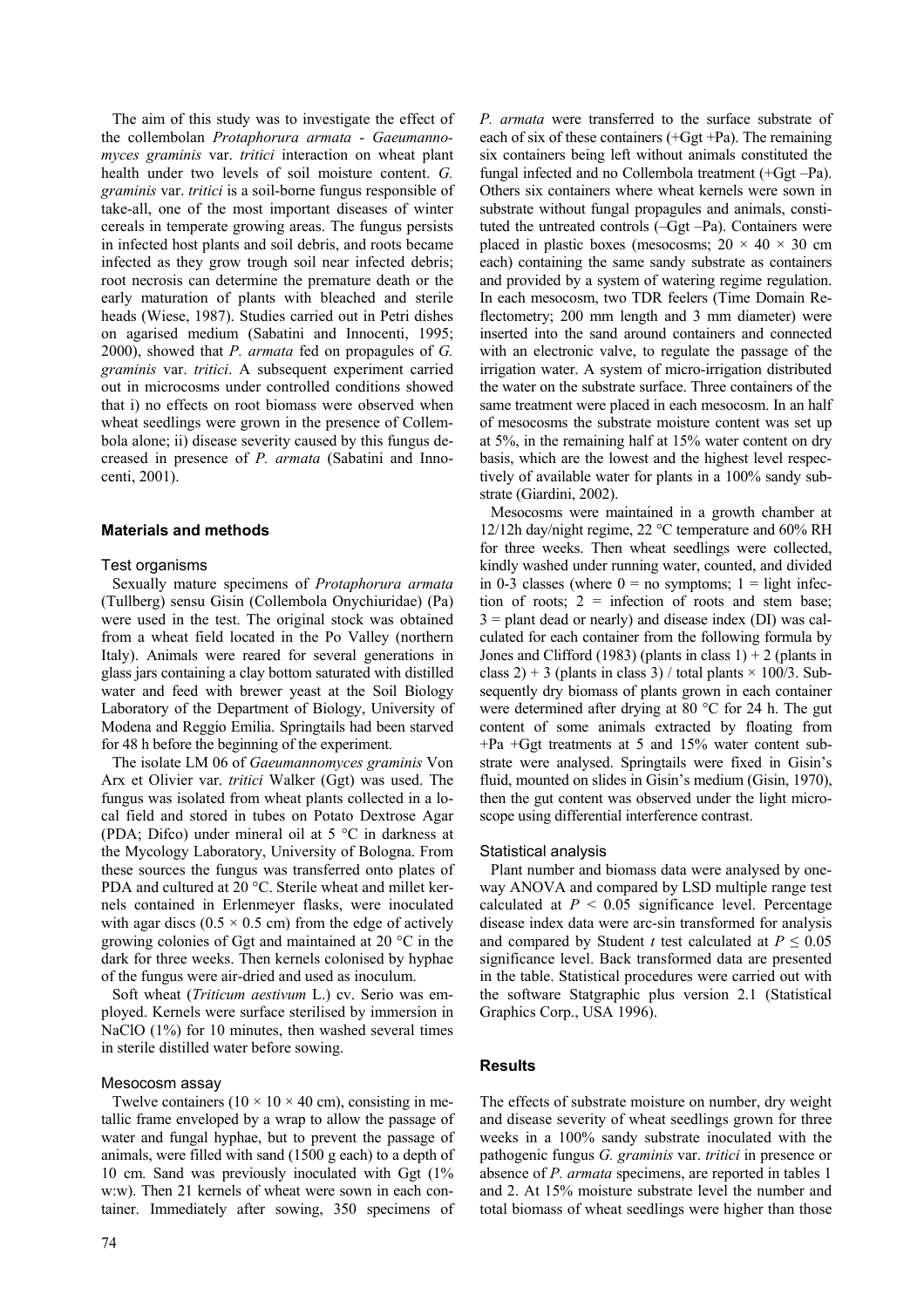**Table 1.** Effect of 5 and 15% water content on dry basis on number and dry weight of wheat seedlings grown in a 100% sandy substrate inoculated with the pathogenic fungus *G. graminis* var. *tritici* (Ggt; 1% w:w) in presence or absence of specimens of *P. armata* (Pa). Data were collected three weeks after the sowing of wheat kernels and Pa addition.

| <b>Treatments</b> | 5% Water content    |                     | 15% Water content   |                     |
|-------------------|---------------------|---------------------|---------------------|---------------------|
|                   | Plant number        | Total dry mass (mg) | Plant number        | Total dry mass (mg) |
| -Ggt -Pa          | 16.0 a $(\pm 2.00)$ | 510 a $(\pm 2.93)$  | $19.3 b (\pm 2.08)$ | $720 b (\pm 3.49)$  |
| $+Ggt-Pa$         | 14.3 a $(\pm 1.15)$ | 390 a $(\pm 2.50)$  | 16.7 a $(\pm 1.52)$ | 570 a $(\pm 2.81)$  |
| $+Ggt +Pa$        | 13.7 a $(\pm 3.21)$ | 420 a $(\pm 4.88)$  | $16.0 a (\pm 1.00)$ | 690 b $(\pm 1.27)$  |

Each value represents the mean of 3 containers. In each container 21 kernels of soft wheat cv. Serio were sown and 350 specimens of Pa were added immediately after sowing. Mean values in the same column followed by different letters are significantly different at  $P \le 0.05$  significance level according to LSD test. In parentheses are reported  $\pm$  SD values.

**Table 2**. Effect of 5 and 15% water content on dry basis, on disease severity index (0-100).

| <b>Treatments</b> | 5% Water content    | 15% Water content   |
|-------------------|---------------------|---------------------|
| $+Ggt-Pa$         | $21.9 a (\pm 7.74)$ | 35.1 b $(\pm 4.51)$ |
| $+Ggt +Pa$        | 21.2 a $(\pm 9.99)$ | 22.5 a $(\pm 9.92)$ |

Each value represents the mean of three containers. Mean values in the same column followed by different letters are significantly different at  $P < 0.05$  significance level according to Student *t* test. In parentheses are reported  $\pm$  SD values.

of plants grown at 5% water content level. The mean number and dry weight of plants from moister substrate treatments were respectively 17.3 and 660 mg. The values of the same parameters of plants from drier substrate were 14.7 and 440 mg respectively. The pathogen was also favoured by the higher moisture of substrate; the mean disease index (DI) values were 21.5 and 28.8 % at 5 and 15% water content respectively. In drier conditions (5% substrate water content) plant parameters were similar in presence or in absence of *P. armata.*  In particular the disease index values were 21.2 and 21.9% for  $+Ggt +Pa$  and  $+Ggt -Pa$  treatments respectively. At 15% soil moisture, the plant number was similar in  $+Ggt$  –Pa (16.0) and  $+Ggt$  +Pa (16.7) treatments, and both numbers were significantly lower than that of control treatment –Ggt –Pa (19.3). In wetter conditions (15% substrate water content), the disease severity was significantly reduced by 35.7% in the +Ggt +Pa treatment compared to that of +Ggt –Pa treatment, being  $DI = 22.5$  and 35.1% in presence or absence of Collembola respectively. Mature and young specimens of Pa were observed in both 5 and 15% water content substrate, and portions of blackened macro-hyphae typical of extra-root growth of Ggt, were observed in their gut together with mineral particles, plant debris, and amorphous material.

#### **Discussion and conclusions**

Considering the climate changes predicted for the near future reported above, the interaction plant - Collembola - pathogenic fungus was studied in conditions of abundance or scarcity of water available for plants. It is important to underline that this study was carried out with a true soil inhabiting collembolan species of Italian agricultural soils, and with a fungal pathogen responsible of a serious disease of wheat plants in Italy. Against this disease no chemical control is, at the moment, available. Moreover being the density of springtails an important factor in these interactions, Collembola specimens were used at the same order of magnitude as that found in a cereal field in the Po Valley, Northern Italy (Sabatini *et al.*, 1997).

The results obtained in this study in wet conditions (at 15% substrate water content), confirm the finding of a previous smaller-scale experiment carried out with the same collembolan, fungal and plant species, and the same substrate under optimal water content conditions for wheat plants (Sabatini and Innocenti, 2001). In both these experiments the disease severity caused by Ggt was significantly controlled in presence of *P. armata* specimens. The reduced Ggt disease activity in wet soil is not related to water content, since it is well-known the preference of Ggt for soils where the moisture is plentiful (Wiese, 1987). The analysis of gut content confirmed the feeding of Collembola on *G. graminis tritici* hyphae. In the present study no effect on disease severity was observed when plants were grown in presence of Collembola in dry conditions (at 5% substrate water content). These results are in line with studies which showed the sensibility of Collembola to dry conditions. Bayley and Holmstrup (1999) have demonstrated that Collembola survival was reduced when the relative humidity of soil pores falls below 90%. Frampton *et al.* (2000a; 2000b) showed also a negative effect of drought on Collembola, and Tsiafouli *et al.* (2005), found that frequently irrigated plots were more favourable to collembolan community than infrequently irrigated ones. As known, the soil moisture could influence Collembola not only directly by desiccation (Tsiafouli *et al*., 2005), but also indirectly by microhabitat modifications. The reduction of soil water content results in decreasing of plant growth and root exudation process (Cook and Papendick, 1970), and also in Ggt growth (Wiese, 1987). Root exudates and fungal propagules were the only food sources available for animals in the very poor nutritional substrate used in this experiment and they were both more scarce at lower level of water content. In wetter substrate, the habitat was more favourable for plants, pathogenic fungus, and therefore to collembolans which were able to control the disease caused by Ggt on wheat seedlings.